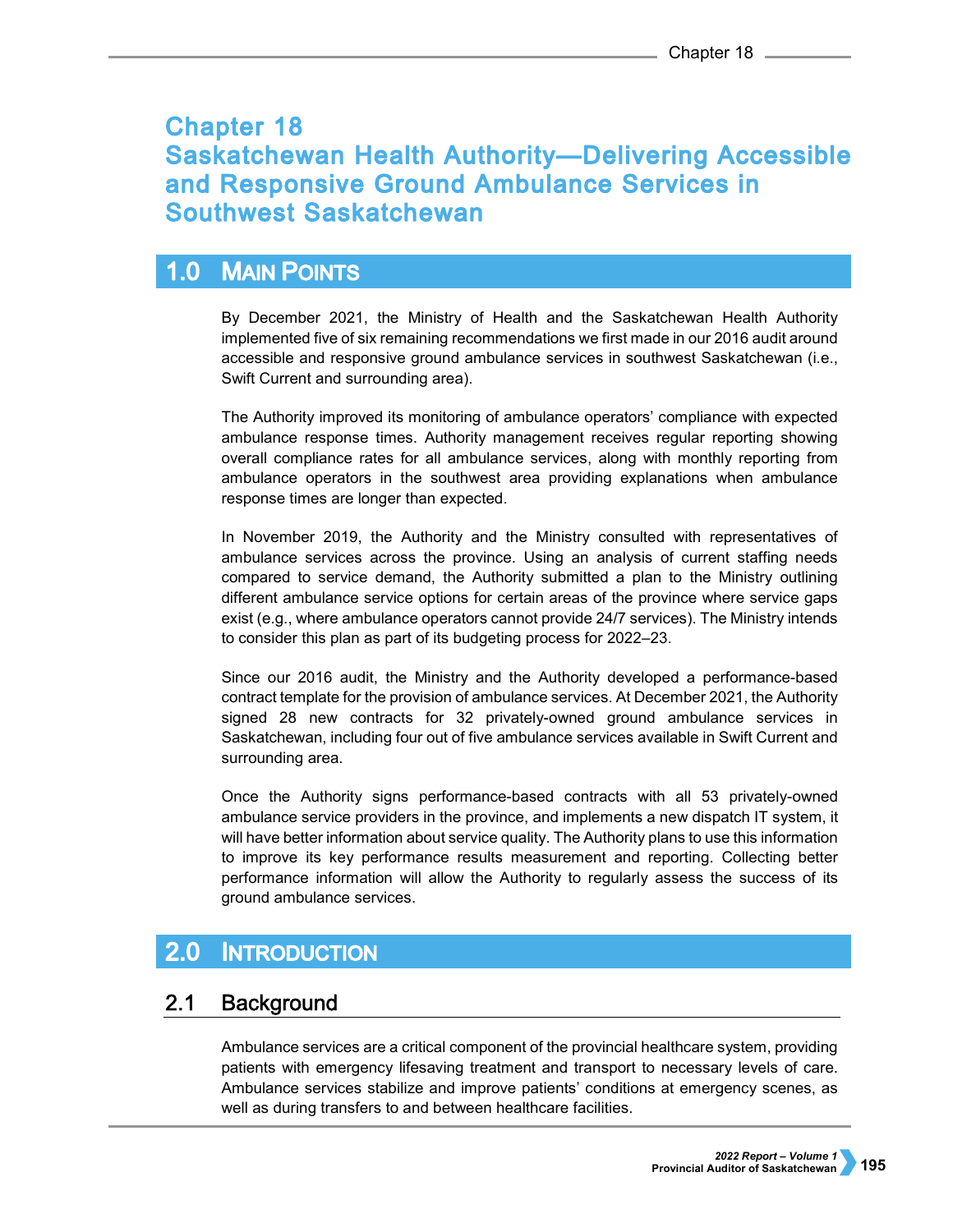Under *The Provincial Health Authority Act*, the Saskatchewan Health Authority is responsible for the planning, organization, delivery and evaluation of its health services. This includes delivering accessible and responsive ground ambulance services to the people of Saskatchewan as outlined in *The Ambulance Act*.

The Ministry of Health remains responsible for the strategic direction of the healthcare system and for *The Ambulance Act*.

Accessible and responsive ambulance services can be challenging because of the geographic spread and remoteness of some communities in rural Saskatchewan, including Swift Current and surrounding area. In 2021, this area had a population of about 45,000 people spread over a land mass of approximately 44,000 square kilometers with one urban centre, Swift Current, with a population of 18,194.[1](#page-1-0) 

To provide the Ministry-established target of a 30-minute ambulance response time for rural areas, the former Cypress health region located ground ambulance operators in various places including in and around Swift Current.[2](#page-1-1) As of December 2021, this area had 12 ambulance services using a mix of Authority-owned ambulances and contracted ambulance service providers.

#### $2.2$ **Focus of Follow-Up Audit**

Our *2016 Report – Volume 2*, Chapter 25, concluded that, for the period from September 1, 2015 to August 31, 2016, the former Cypress Regional Health Authority had effective processes to deliver accessible and responsive ambulance services, except in a few areas.[3](#page-1-2) We made seven recommendations. By our first follow-up audit reported in our *2019 Report – Volume 2*, Chapter 39, the Saskatchewan Health Authority implemented one of seven recommendations and made some progress on three other recommendations.[4](#page-1-3)

To conduct this audit engagement, we followed the standards for assurance engagements published in the *CPA Canada Handbook—Assurance* (CSAE 3001). To evaluate the Saskatchewan Health Authority's and the Ministry of Health's progress toward meeting our recommendations, we used the relevant criteria from the original audit. Saskatchewan Health Authority management agreed with the criteria in the original audit.

To complete this follow-up audit, we interviewed key Authority and Ministry staff, and examined relevant ambulance service records, reports, and contracts.

## **3.0 STATUS OF RECOMMENDATIONS**

This section sets out each recommendation including the date on which the Standing Committee on Public Accounts agreed to the recommendation, the status of the recommendation at December 31, 2021, and the Saskatchewan Health Authority and Ministry of Health's actions up to that date.

<span id="page-1-0"></span> <sup>1</sup> Covered Population/Saskatchewan Health Coverage Reports/By Regions and Communities [www.opendata.ehealthsask.ca/](http://www.opendata.ehealthsask.ca/%20MicroStrategyPublic/asp/Main.aspx)  [MicroStrategyPublic/asp/Main.aspx](http://www.opendata.ehealthsask.ca/%20MicroStrategyPublic/asp/Main.aspx) (2 February 2022).

<span id="page-1-1"></span> $^2$  In 2017, the Cypress health region became part of the Saskatchewan Health Authority. The former region covered the southwest part of the province including Swift Current and surrounding area.

<span id="page-1-3"></span><span id="page-1-2"></span><sup>3</sup> *[2016 Report – Volume 2](https://auditor.sk.ca/pub/publications/public_reports/2016/Volume_2/25_Cypress%20RHA_Ambulance.pdf)*, Chapter 25, pp. 123–142.

<sup>4</sup> *[2019 Report – Volume 2,](https://auditor.sk.ca/pub/publications/public_reports/2019/Volume_2/Chapter%2039%20-%20Saskatchewan%20Health%20Authority%C3%A2%E2%82%AC%E2%80%9DDelivering%20Accessible%20and%20Responsive%20Ground%20Ambulance%20Services%20in%20Southwest%20Saskatchewan.pdf)* Chapter 39, pp.293–302.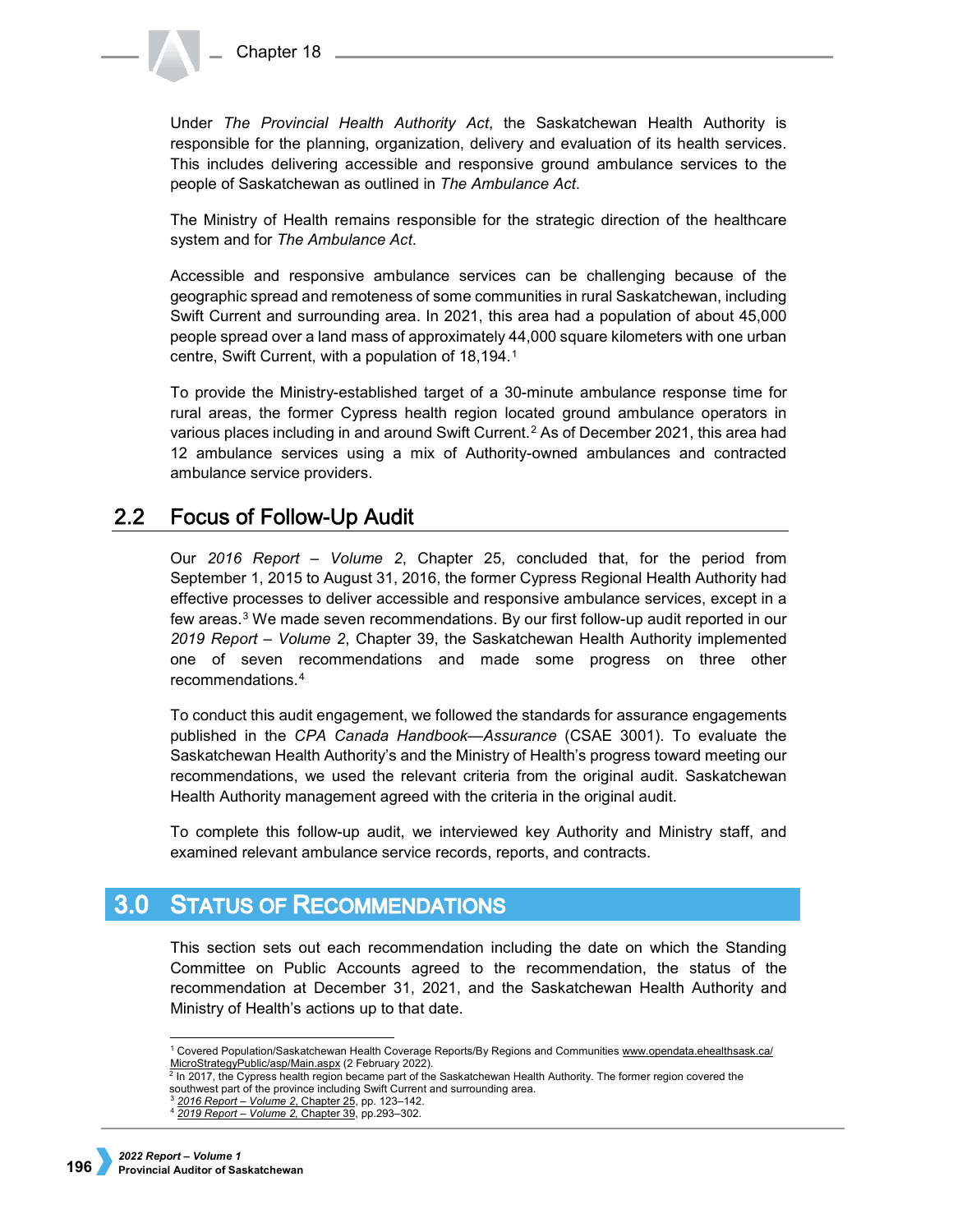#### $3.1$ **Province-Wide Assessment of Ambulance Services Completed**

*We recommended the Ministry of Health, along with the Saskatchewan Health Authority, formally assess whether the distribution of ambulance services are optimal for responding to patient demand.* (*2016 Report – Volume 2*, p. 131, Recommendation 1; Public Accounts Committee agreement February 26, 2019)

**Status**—Implemented

The Saskatchewan Health Authority and the Ministry of Health conducted a sufficient analysis of supply and demand for ground ambulance services across the province, considering input from ambulance operators.

In November 2019, the Authority and the Ministry consulted with ambulance service representatives across Saskatchewan. The Authority collected input from private ambulance operators on their current staffing needs and compared it to the demand for services in those areas. The Authority's analysis also assessed the distribution of medical first-responders and access to community paramedicine.<sup>[5](#page-2-0)</sup>

In summer 2021, the Authority provided the Ministry a three-year plan for supporting ambulance services in certain geographical areas. The plan noted the challenges ambulance operators face including the inability to recruit and retain staff in rural and remote areas, as well as staff burnout. The Ministry of Health planned to consider the Authority's recommendations to support ground ambulance operators struggling to meet contractual expectations during its budgeting process for 2022–23.

Assessing the current distribution of ambulance services and determining where it is not meeting patient demand provides the Ministry and the Authority information for better decision-making, and helps ensure patients receive timely and responsive ambulance care when needed.

#### $3.2$ **New Contracts Being Signed**

*We recommended the Ministry of Health consider updating The Ambulance Act related to contracted ground ambulance service providers to align with contract management best practices. (2016 Report – Volume 2,* p. 134, Recommendation 3; Public Accounts Committee agreement February 26, 2019*)*

### **Status**—Implemented

*We recommended the Saskatchewan Health Authority update its contracts related to the provision of ground ambulance services to include service quality expectations and periodic reporting on them. (2016 Report – Volume 2*, p. 133, Recommendation 2; Public Accounts Committee agreement February 26, 2019*)*

**Status**—Implemented

<span id="page-2-0"></span> <sup>5</sup> Community paramedicine is a model of care whereby paramedics apply their training and skills in "non-traditional," communitybased environments (outside the usual emergency response/transport model).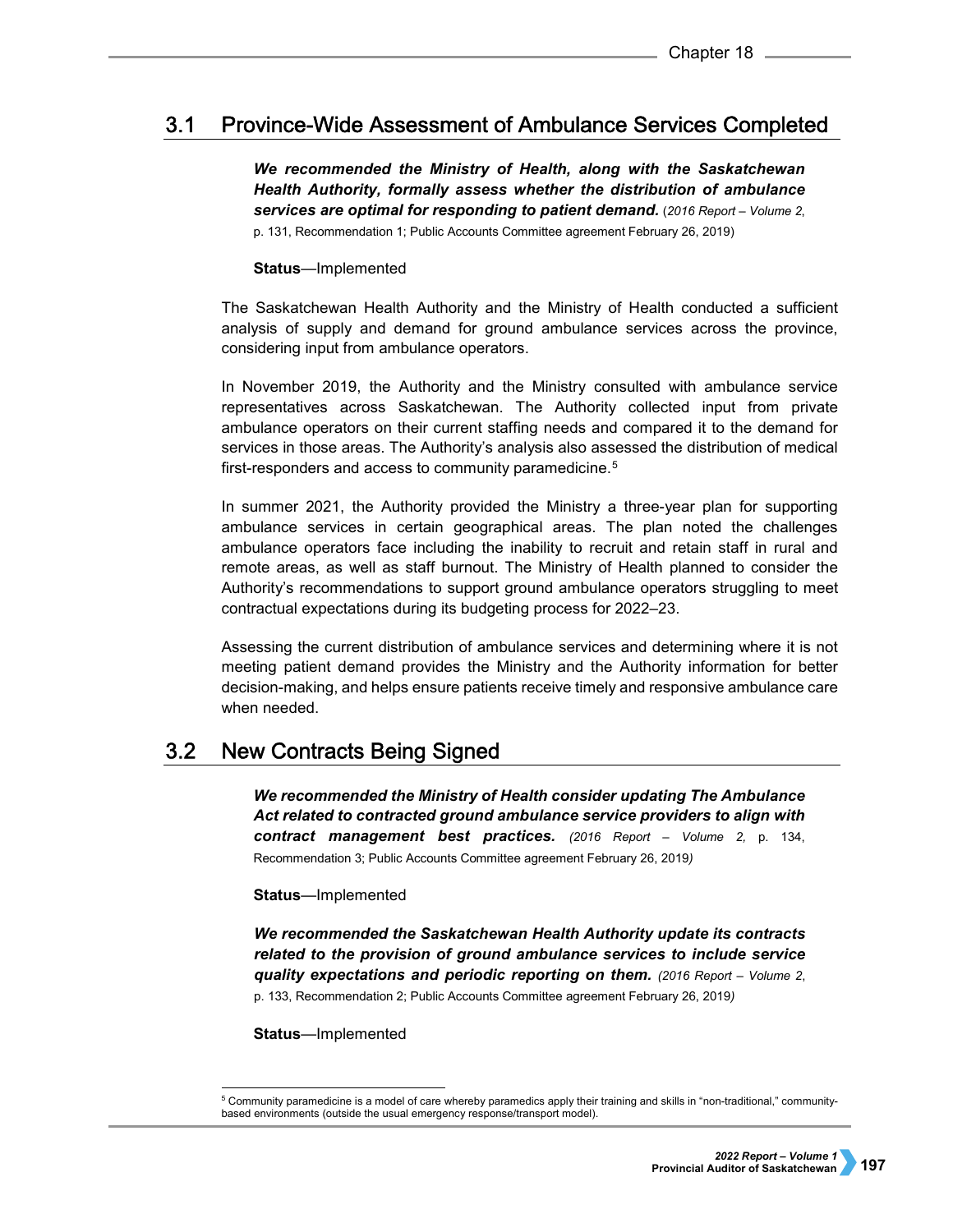The Ministry of Health considered contract management best practices when it directed the Authority to develop a performance-based contract template for contracted ground ambulance service providers instead of making changes to *The Ambulance Act*. Incorporating service quality expectations into new contracts helps the service providers understand the service the Authority expects them to provide and also allows the Authority to hold them accountable for the quality of service provided.

*The Ambulance Act*, which came into effect in 1989, appropriately recognizes that using contracted ground ambulance service providers helps deliver adequate provincial ambulance coverage. Since 2019, the Authority made progress in signing new performance-based contracts with service providers.

Since our 2016 audit, the Ministry, the Authority, and contracted ambulance service providers' representatives developed a standard performance-based contract template. This template requires the closest ground ambulance to respond to an emergency call. In addition, contracted service providers are required to regularly report on service delivery (e.g., call volumes), safety (e.g., incidents, grievances), and quality of service (e.g., service availability).

At December 2021, the Authority signed 28 new contracts for 32 privately-owned ground ambulance services in the province; there are 53 contracted ground ambulance service providers in Saskatchewan. In addition, the Authority is arbitrating or mediating with an additional five service providers, as well as either working on signing new contracts with remaining service providers or planning to notify them of contract renewals in 2022–23. It terminated one contract with a contracted ground ambulance service provider since our last follow-up in 2019.

In Swift Current and surrounding area, we found the Authority signed new contracts with four of the five privately-owned ground ambulance operators in the area. It is in the process of signing the fifth contract that serves the Ponteix community.

Signed contracts outlining clear service expectations allows the Authority to hold contracted ground ambulance service providers accountable for their service quality.

## $3.3<sub>2</sub>$ **Consistent Monitoring of Response Times and Reporting of Incidents**

*We recommended the Saskatchewan Health Authority monitor response times against targets for all ground ambulance operators on a regular basis (e.g., monthly or quarterly). (2016 Report – Volume 2, p. 140, Recommendation 5; Public* Accounts Committee agreement February 26, 2019*)*

## **Status**—Implemented

*We recommended the Saskatchewan Health Authority follow its established policy to obtain completed incident reports (for instances when ground ambulance response times do not meet targets) so it can determine required actions. (2016 Report – Volume 2,* p. 140, Recommendation 6; Public Accounts Committee agreement February 26, 2019*)* 

**Status**—Implemented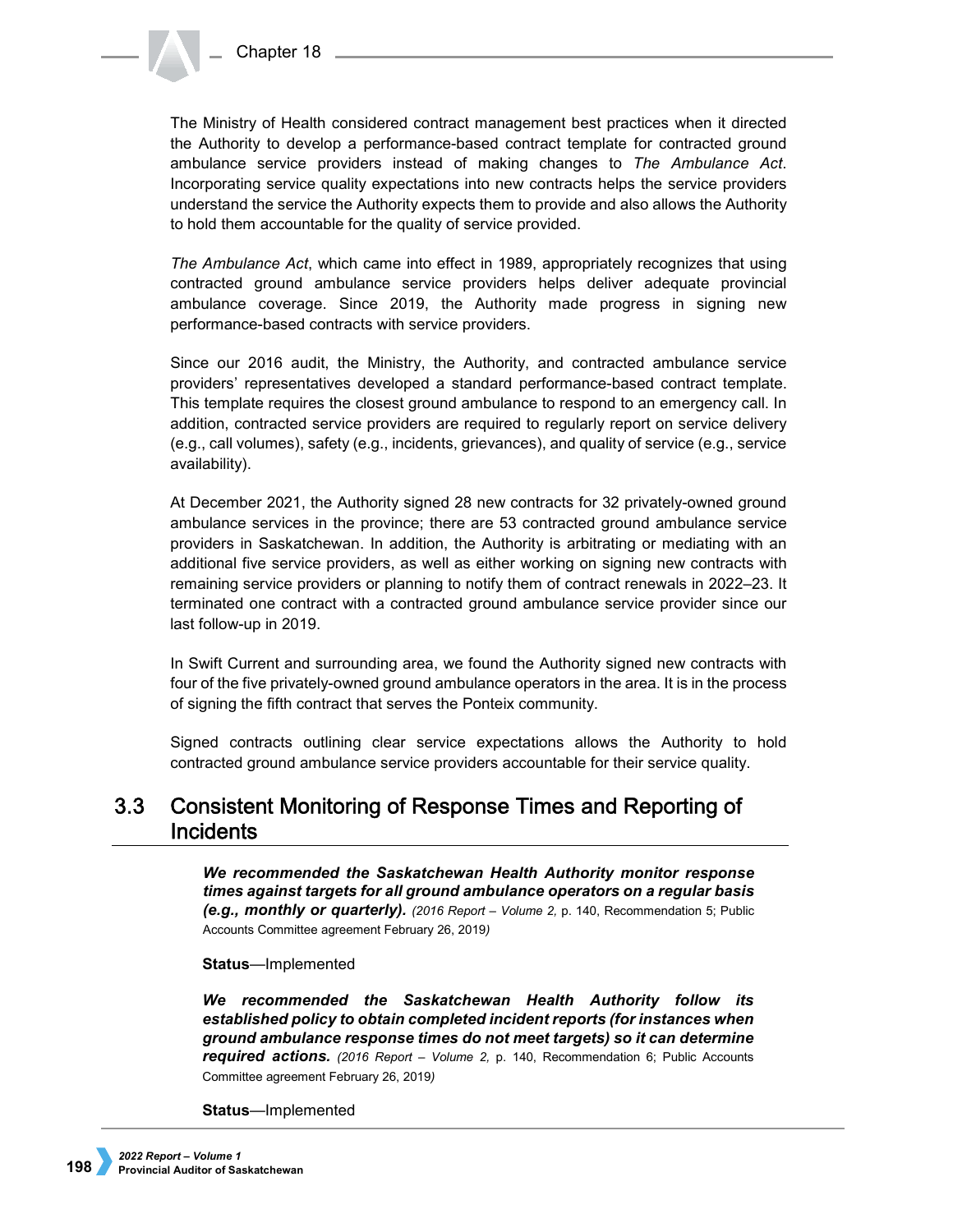Since our 2019 follow-up audit, the Saskatchewan Health Authority improved its response time monitoring for all ambulance operators in southwest Saskatchewan. We also found that all operators, whether Authority-operated or contracted, consistently provided regular reporting with explanations when responses took longer than expected (referred to as incidents).

The Authority continues to expect all operators to respond to calls within specified timeframes 90% of the time (e.g., all calls are to be responded to within 30 minutes in rural areas and nine minutes in urban areas), which are outlined in new performance-based agreements.

The Emergency Medical Services Manager for southwest Saskatchewan receives data from the Regina dispatch centre on the total number of calls, how long it took operators to respond to each call, and compliance rates of expected timeframes for the period. The Manager receives these reports quarterly for operators in rural areas (e.g., Cabri, Maple Creek) and monthly for urban areas (i.e., Swift Current).

In cases where it takes longer to respond to a call than expected, operators are to provide an explanation to the Authority by way of the Emergency Medical Services Manager who receives these incident reports monthly. We reviewed reports from all operators for July and September 2021, and found that operators consistently provided explanations for calls where response times took longer than expected. As many of the ambulance operators service rural areas, a majority of calls took longer due to either the distance an ambulance needed to travel or operators already responding to another call.

Monitoring response times and reviewing incident reports explaining why response times were not met allows the Authority to assess whether delays contribute to negative patient care and to make future adjustments to ground ambulance service delivery.

#### $3.4<sup>°</sup>$ Key Measures and Periodic Reporting Not Yet Developed

*We recommended the Saskatchewan Health Authority report to senior management, the Board, and the public actual results against key measures to assess the success of its ground ambulance services at least annually. (2016 Report – Volume 2,* p. 141, Recommendation 7; Public Accounts Committee agreement February 26, 2019*)*

## **Status**—Not Implemented

The Saskatchewan Health Authority had not finalized the nature and timing of its reports about the success of its ground ambulance services. Neither the Board, senior management, nor the public received reports on key measures related to the delivery of ground ambulance services.

For example, Ontario provides the public with regional response times compared to standard response times, along with dispatch 9-1-1 call volumes and average response times.<sup>[6](#page-4-0)</sup>

<span id="page-4-0"></span><sup>6</sup> [www.health.gov.on.ca/en/pro/programs/emergency\\_health/land/responsetime.aspx](http://www.health.gov.on.ca/en/pro/programs/emergency_health/land/responsetime.aspx) (16 February 2022).